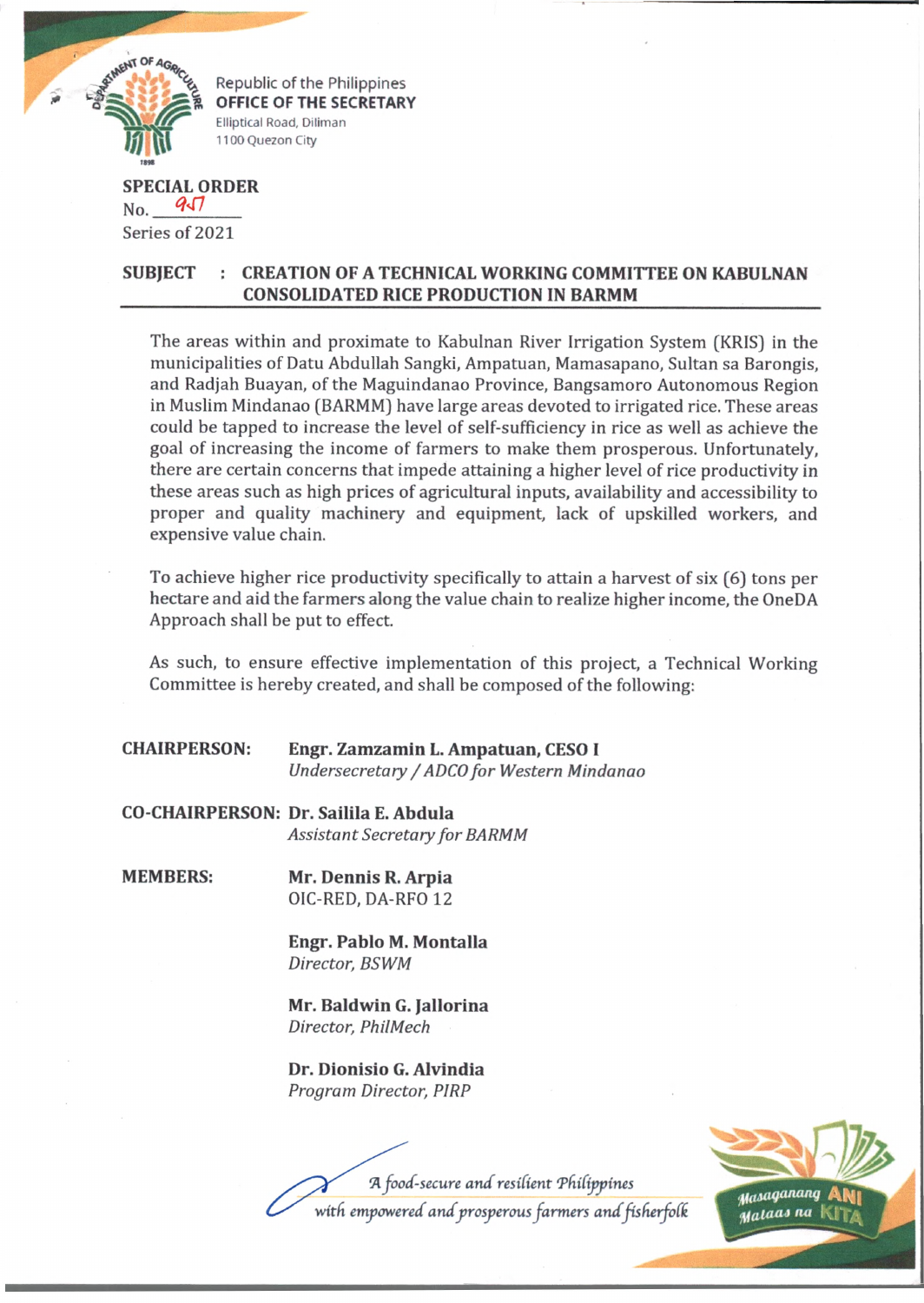

Republic of the Philippines OFFICE OF THE SECRETARY Elliptical Road, Diliman 1100 Quezon City

> **Engr. Leo C. Javier** *Program Director, PIRP-EIRP*

**Dr. Ramon C. Yedra, CESO HI** *OlC-Director, A MAS*

**Dr. Michael A. Gragasin** *Focal Person, RCEF Mechanization*

**Ms. Rosana P. Mula** *OIC-Director, ATI*

**Mr. Myer G. Mula** *Director, SAAD Program*

**Engr. Ariodear C. Rico** *Director, BAFE*

**Mr. Shandy M. Hubilla, CESO IV** *Director, PRDP and Program Director, F2C2 Program*

## **SECRETARIAT: Staff, DA-RFO 12**

## **DUTIES AND RESPONSIBILITIES:**

- 1. Development of project proposals;
	- a. Evaluate the rice production situation of KRIS.
	- b. Identify the strengths and weaknesses in the rice value chain within assessment and recommended actions.
	- c. Formation of a Developmental Framework for KCRP, guided by key strategies in the OneDA Approach.
	- d. Integrate all recommended actions into proposals for possible implementation.
	- e. Conduct regular meetings to properly oversee planning and implementation of the project.
- 2. Coordinate with the municipalities/province to effectively implement the project;
- 3. set forth the role and responsibilities of DA and MAFAR and other involved agencies in the project; and
- 4. Perform other tasks as needed

*A food-secure a n d resdient 'Philippines*

with empowered and prosperous farmers and fisherfolk